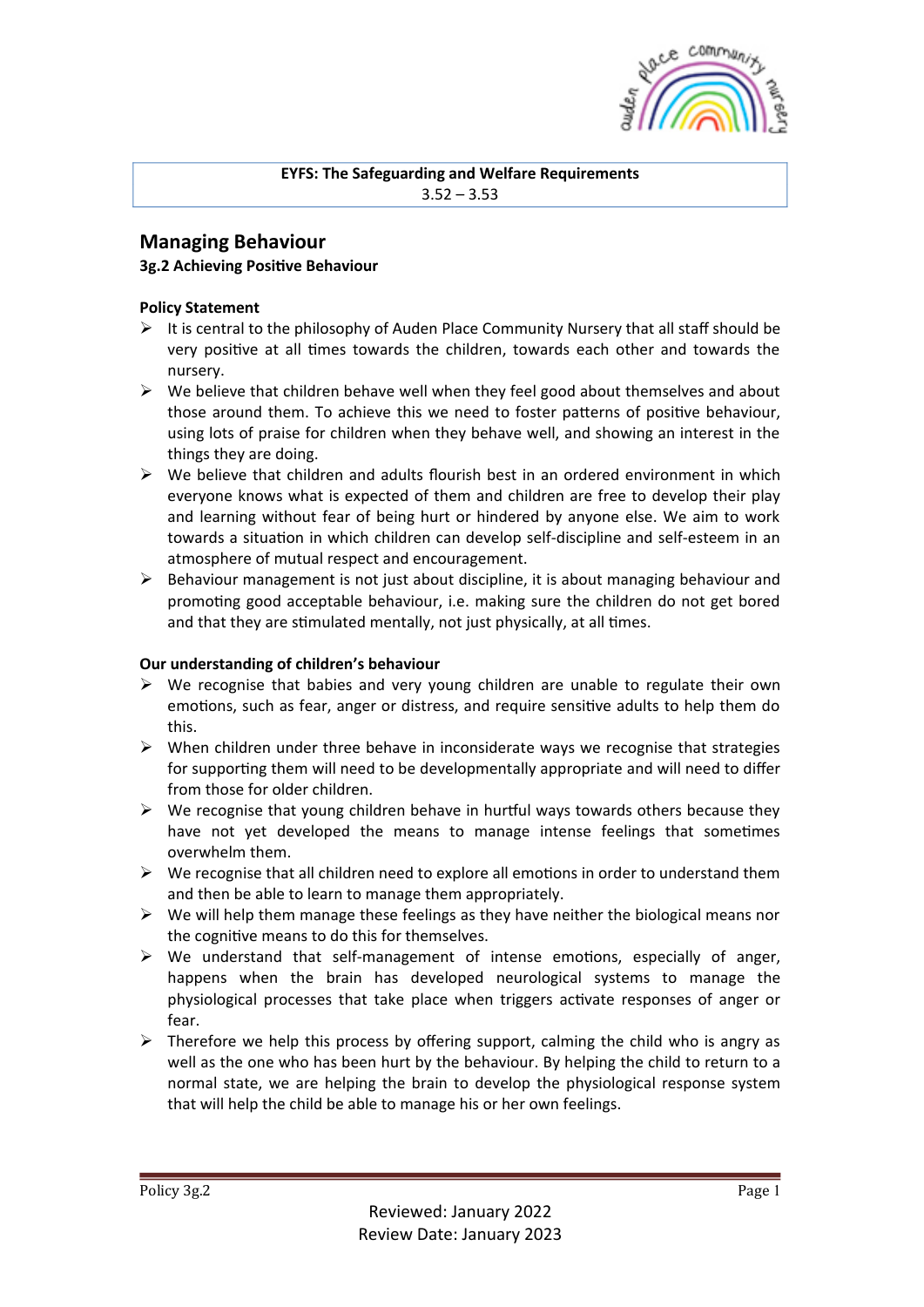

- $\triangleright$  Our way of responding to pre-verbal children is to calm them through holding and cuddling. Verbal children will also respond to cuddling to calm them down, but we offer them an explanation and discuss the incident with them to their level of understanding.
- $\triangleright$  We recognise that young children require help in understanding the range of feelings they experience. We help children recognise their feelings by naming them and helping children to express them, making a connection verbally between the event and the feeling. For example: "Adam took your car, didn't he, and you were enjoying playing with it. You didn't like it when he took it, did you? Did it make you feel angry? Is that why you hit him?" Older children will be able to verbalise their feelings better, talking through the feelings that motivated the behaviour themselves.
- $\triangleright$  We help young children learn to empathise with others, understanding that they have feelings too and that their actions impact on others' feelings. For example: "When you hit Adam, it hurt him and he didn't like that and it made him cry."
- $\triangleright$  We help young children develop pro-social behaviour, such as resolving conflict over who has the toy. For example: "I can see you are feeling better now and Adam isn't crying any more. Let's see if we can be friends and find another car, so you can both play with one."
- $\triangleright$  We are aware that the same problem may happen over and over before skills such as sharing and turn-taking develop. In order for both the biological maturation and cognitive development to take place, children will need repeated experiences with problem solving, supported by patient adults and clear boundaries.

#### **Procedures**

This policy is a step-by-step guide for all staff, volunteers and students on behaviour management and is designed to provide help and support for any eventuality or situation that might arise.

 $\triangleright$  We have a named person who has overall responsibility for our programme for supporting personal, social and emotional development, including issues concerning behaviour. In small settings this may be shared between co-staff. Our named Behaviour Coordinator is:

#### **Nicola Aherne**

- $\triangleright$  We require the named person to:
	- keep themselves up-to-date with legislation, research and thinking on promoting positive behaviour and on handling children's behaviour where it may require additional support.
	- access relevant sources of expertise on promoting positive behaviour within the programme for supporting personal, social and emotional development.
	- check that all staff have relevant in-service training on promoting positive behaviour.
- $\triangleright$  There is also a designated member of staff in each of the three rooms named as support who will take any issues to the main co-ordinator.
- $\triangleright$  We require all staff, volunteers and students to provide a positive model of behaviour by treating children, parents and one another with friendliness, care and courtesy.
- $\triangleright$  We familiarise new staff and volunteers with the setting's behaviour policy and its guidelines for behaviour.
- $\triangleright$  We expect all members of our setting children, parents, staff, volunteers and students - to keep to the guidelines, and require these to be applied consistently.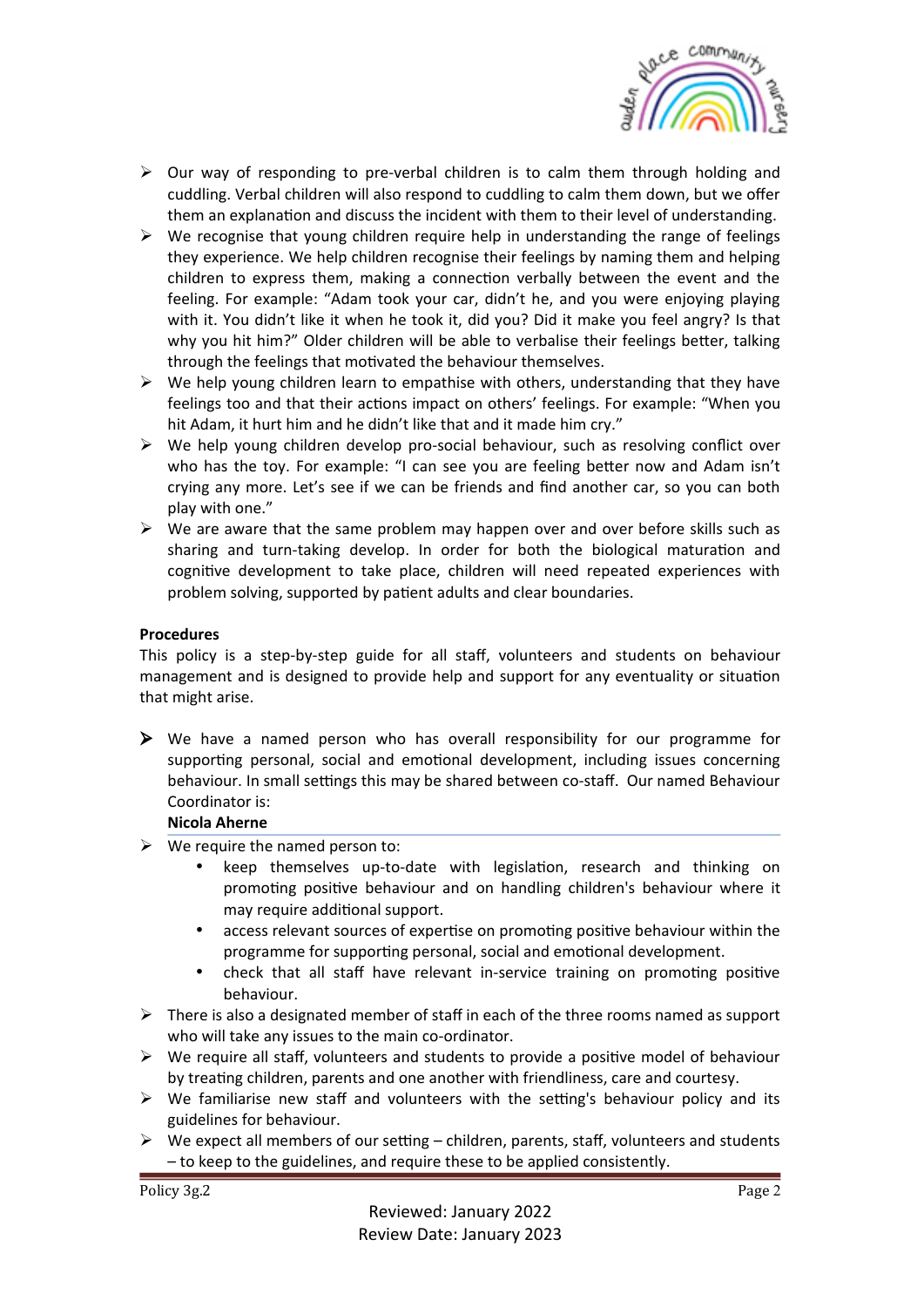

#### The role of the Behaviour Co-ordinators

- $\triangleright$  The room co-ordinators will be first point of call for key-persons to take their concerns to as they are based in the room and can see the child's behaviour themselves.
- $\triangleright$  If they feel that the child's behaviour needs monitoring then they need to take this to the main co-ordinator who will then decide if they are to be put on behaviour monitoring so that we can begin to see if there are any triggers or patterns to the behaviour.

#### *Behaviour Monitoring*

- $\triangleright$  Parents are always informed if a child is to be put on behaviour monitoring.
- $\triangleright$  All staff are to be involved in filling out the monitoring form with EVERY incident they see.
- $\triangleright$  The key-person will meet with the main co-ordinator weekly to look at the monitoring and see if there are any patterns etc. Next steps will be agreed at these meetings. These could include stopping monitoring, further monitoring, or further strategies being put in to place, e.g. shadowing (see below).
- $\triangleright$  These meetings are also recorded and when a child stops being monitored these records are moved into their personnel file.

#### *Shadowing*

Shadowing is one of the ways we deal with persistent negative behaviour. There are three stages to shadowing and if the first one doesn't work, we move up to the second stage following discussion with the Behaviour Co-ordinator.

- $\triangleright$  Stage 1 The child in question is allowed to play on their own with a member of staff keeping a close eye.
- $\triangleright$  Stage 2 An adult will follow the child in the room. Please note, that if they are not in arm's reach during this stage, they are not been shadowed effectively.
- $\triangleright$  Stage 3 A meeting between behaviour support, parent/carer & senior room member to discuss moving forward.
- $\triangleright$  Stage 4 The child stays with the adult and is not necessarily able to choose their own play.

Remember staff need talk to other staff in the room, so that if the staff shadowing the child needs to do something or takes their lunch break etc. they must verbally and physically hand the role of shadowing over to another member of staff.

#### *Top Tips*

- $\triangleright$  We employ the 'touch and praise' response. From research, we believe that children need physical praise as well as verbal, and we ensure that each child receives the excitement of physical as well as verbal praise. For babies, this may include cuddling and/or kisses, while for older children, this could simply be a 'high five' or pat on the back. We believe this to be important so each child feels special, as well as receiving visual and verbal praise.
- $\triangleright$  We look for occasions when children are being good and give them lots of attention when they behave well.
- $\triangleright$  We keep rules simple and clear.
- $\triangleright$  If a child needs reminding, we use a clear No with a visual aid, i.e. 'No hitting' or 'No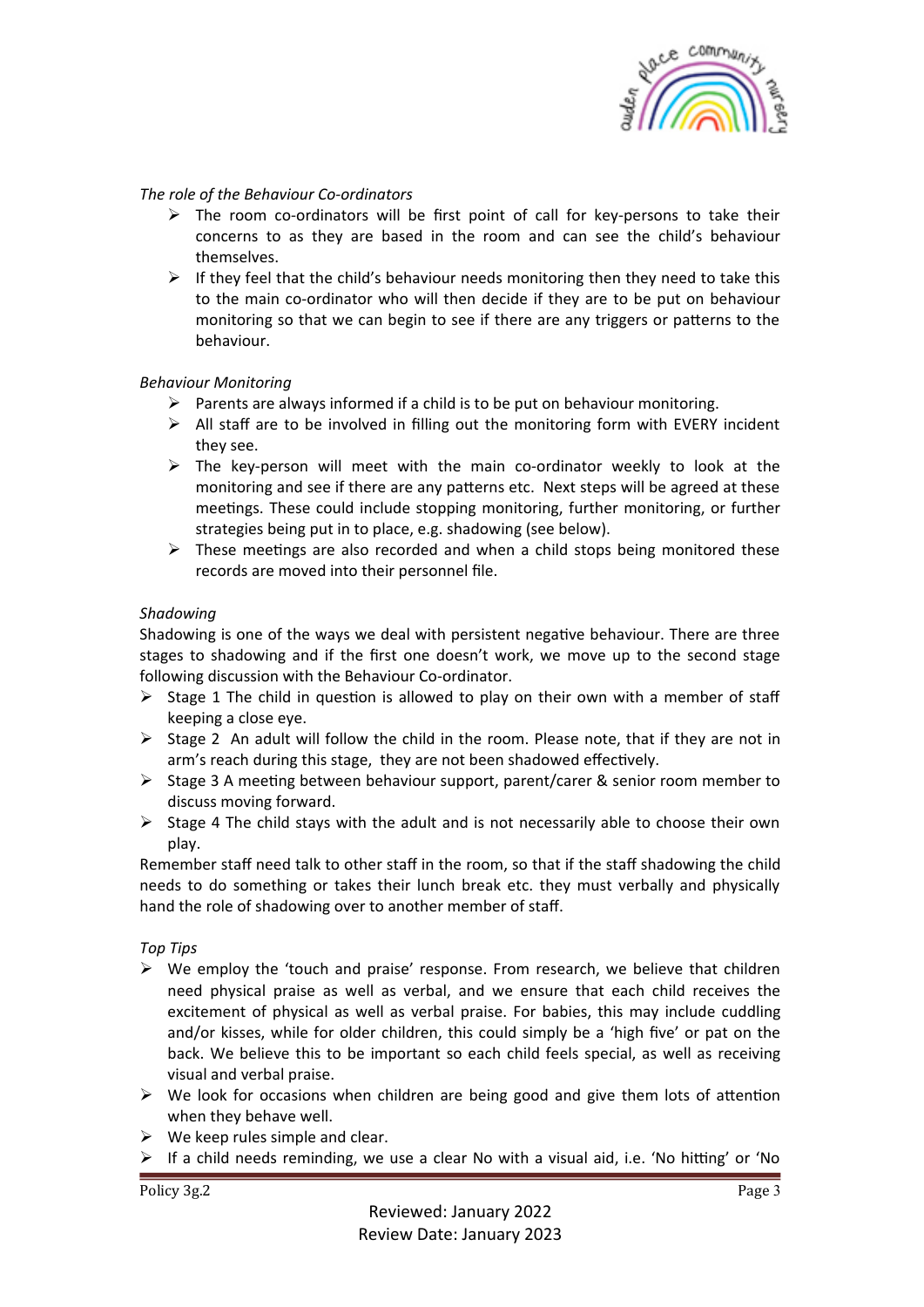

pushing', so as to give the child maximum opportunity to understand the language, and maximum emphasis on boundaries.

 $\triangleright$  If the child/children show signs of being disruptive, encourage them to do something else. 

# **Distraction works far better that confrontation.**

- $\triangleright$  Use the positive and not the negative, i.e. say what you want them to do rather than what you don't want them to do. Instead of "stop throwing that on the floor", we say "shall we put that away together?"
- $\triangleright$  Think on your feet and if you see that a child is about to be disruptive, call them in a nice way and ask them to do something for you. Children love to help adults and feel important carrying out a task for you.
- $\triangleright$  If this doesn't work and you do need to step in, remember that it is possible to be firm and say 'No' in a gentle way without being cross or unkind, using a visual aid as well as verbal reinforcement, i.e. the Makaton sign for 'no'.
- $\triangleright$  Always follow through with an explanation of why you are saying no
- $\triangleright$  Children like to have some level of control, which may be why they are being disruptive.
- $\triangleright$  Give children some control through the day by letting them choose activities, or what story they want to hear, or where they want to sit, etc. It is also important to encourage them to do thing by themselves, e.g. serving themselves during lunch time, putting their coat on, or getting a tissue to wipe their nose. This practice will encourage children's positive self-concept development and self esteem.
- $\triangleright$  A child's stage of development has to be considered when are establishing boundaries, rules or routines. Younger children might need different implementation of some of them, e.g. babies or toddlers will not yet be ready to wait at the table for their lunch as the older children do, so we have to adjust to their time.
- $\triangleright$  Monitor your own stress levels take a deep breath before responding. We are all part of a team, so remember to use the resource of your colleagues around you.

#### Give an immediate verbal response to the action

- $\triangleright$  Call the child /children by their name (no shouting) to gain their attention.
- $\triangleright$  Make your way over to the child/children concerned (where possible).
- $\triangleright$  Assess the situation for health and safety, i.e., accidents and potential hazards.
- $\triangleright$  Get down to the children's/child's eye level before speaking to them.
- $\triangleright$  Always ask for the children's/child's explanation before giving your verbal response.
- $\triangleright$  Use clear and positive language in a non-humiliating way, always putting the negative onto the action rather than the child, e.g. "That's not nice" rather than "You're not nice". Avoid using derogatory expressions such as naughty or silly. This kind of approach can have a serious negative impact on children's self-esteem and development.
- $\triangleright$  Remember to praise the child next time they show that they can behave in the way that we have demonstrated, using touch and verbal, visual and physical praise.

*A gentle explana=on to the children/child as to why the behaviour was unacceptable, for example*

- Ø That's not nice because …………………………………….
- Ø That's not a nice thing to say because ……………………………………….

Policy 3g.2 Page 4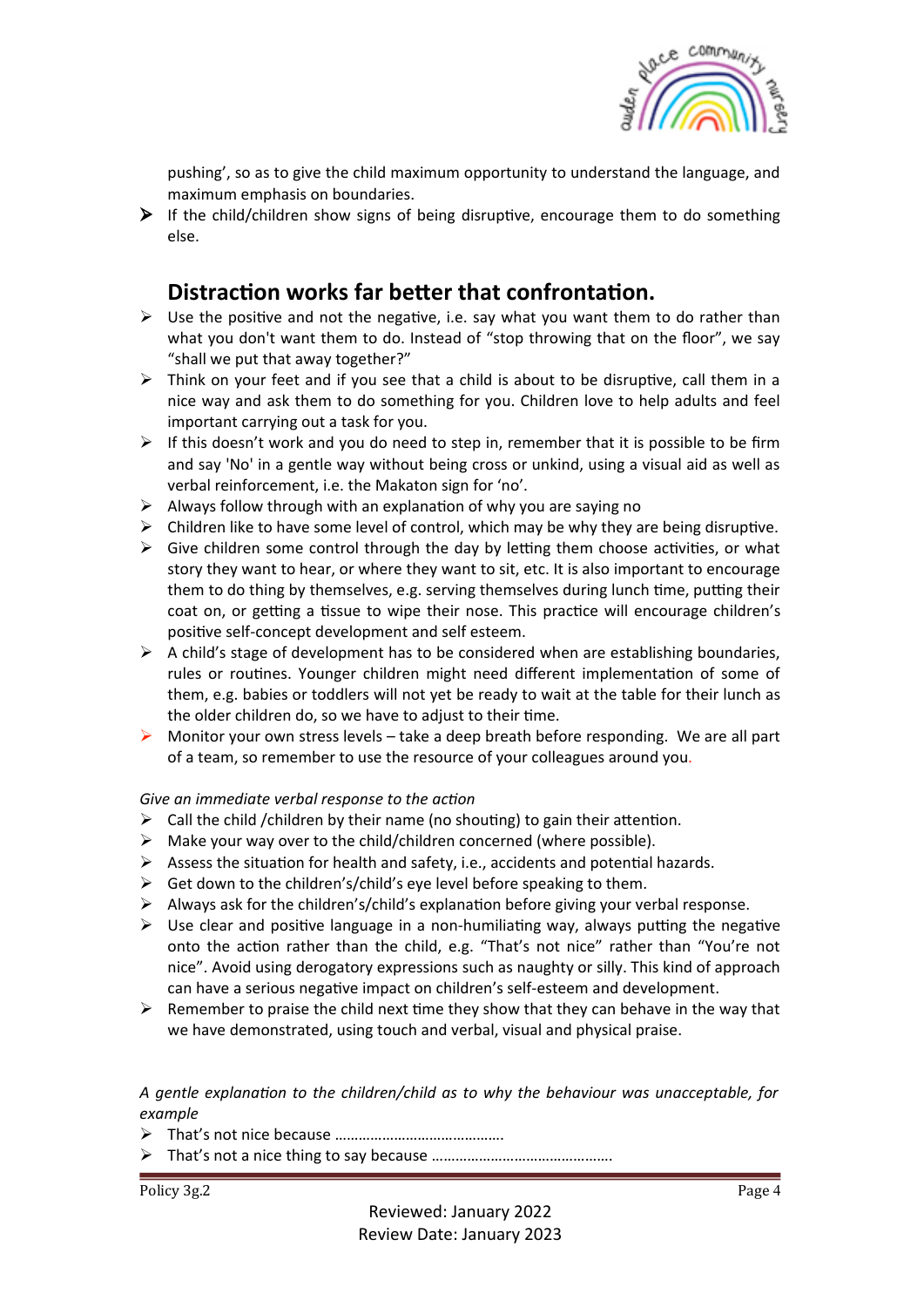

- Ø That's unkind because ……………………………………………………………………
- **▶** That is not acceptable at nursery because ……………………………………………………………………………………………
- $\triangleright$  If we do that to someone it might hurt them.

*Remember that if the child/ren laughs in response to being told off, this doesn't mean that they are dismissing you. Children may be laughing for these reasons:* 

- $\triangleright$  To try and cheer you up or stop you being cross.
- $\triangleright$  They might be enjoying your reaction and be interested in the funny faces that you make when you are cross.
- $\triangleright$  They may be pleased that you are showing them attention, in which case, transfer the attention to a child that is behaving well. (Remember to return your attention to the original child when they do something nice.)
- $\triangleright$  Because they are frightened.
- $\triangleright$  They may simply not understand what they have done to upset you, so you need to explain in a gentle and simple manner.

#### *Time Out*

Time out/reflection time should not be used us a punishment. This is a procedure that we put in place when a child is putting themself or somebody else at risk, physically or emotionally, in order to make the child take a step back from the situation and calm down. The children will always be with an adult who will interact with the child gently. The reflection time must not last more than 1 or 2 minutes according to the child's age.

#### The threat of not being given food must NEVER be used

Children will always be given their dessert whether or not they have eaten their main meal, and will never be left out of snack time or mealtimes due to being disruptive, so this is an empty threat and should not be used.

#### *Working with parents*

- $\triangleright$  When hurtful behaviour becomes problematic, we work with parents to identify the cause and find a solution together. The main reasons for very young children to engage in excessive hurtful behaviour are:
	- they do not feel securely attached to someone who can interpret and meet their needs  $-$  this may be in the home and it may also be in the setting.
	- their parent, or carer in the setting, does not have skills in responding appropriately, and consequently negative patterns are developing where hurtful behaviour is the only response the child has to express feelings of anger.
	- the child may have insufficient language, or mastery of English, to express themself and may feel frustrated.
	- the child is exposed to levels of aggressive behaviour at home and may be at risk emotionally, or may be experiencing abuse.
	- the child has a developmental condition that affects how they behave.
- $\triangleright$  Where these practices do not work, we use the Code of Practice to support the child and family, making the appropriate referrals to the Early Years Intervention Team where necessary. This is always done in conjunction with parents.
- $\triangleright$  Any issues or problems arising with children, other members of staff or parents should be discussed in private with the nursery manager.
- $\triangleright$  Making negative comments about parents, other staff or children is never acceptable.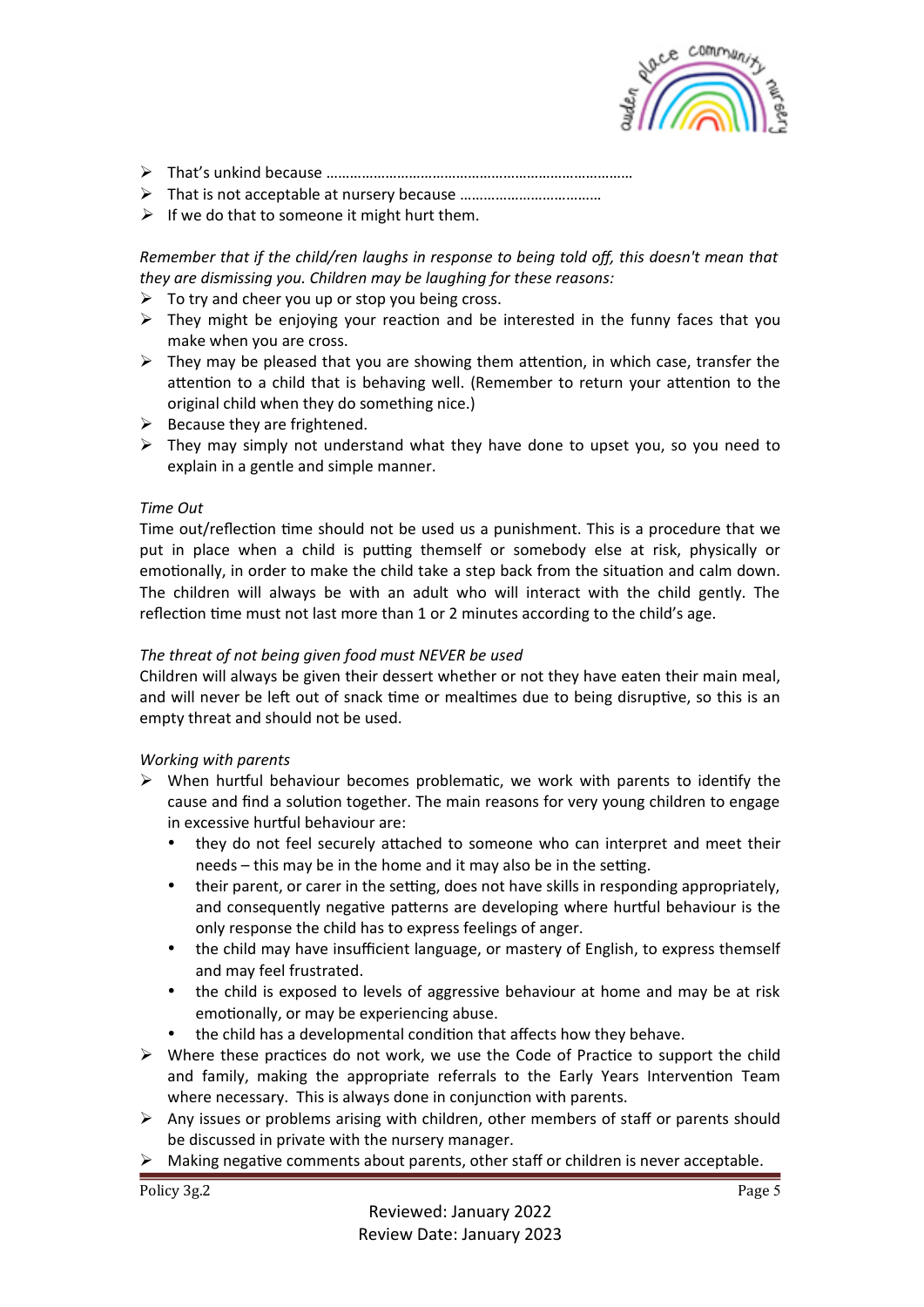

- $\triangleright$  Remember, before informing the parents/carers we always:
	- have observations of their child's behaviour.
	- build up a full picture of the child in general.
	- seek advice from the behaviour coordinator and nursery manager.
	- keep behaviour co-ordinator and nursery manager up to date at all times.

## *Nursery staff and parents/carers will work together to promote acceptable behaviour*

- $\triangleright$  Follow plan of action at all times.
- $\triangleright$  Always give feedback at the end of the day, and always follow negative with positive.
- $\triangleright$  Don't always to focus feedback on behaviour, remembering activities and 'Wow' moments as well.
- $\triangleright$  Use positive pictures and role play around the rooms.
- $\triangleright$  Positive behaviour must be demonstrated by staff at all times.

## *Superheroes and weapon play*

- $\triangleright$  Young children often engage in play that has aggressive themes, such as superhero and weapon play. Some children appear particularly preoccupied with these themes, but their behaviour is not necessarily a precursor to hurtful behaviour although it may be inconsiderate at times and may need addressing using the strategies outlined above.
- $\triangleright$  We recognise that teasing and rough and tumble play are normal for young children and acceptable within limits. We do also understand that some degree of conflict will be a learning experience, making the most of 'teachable moments' to encourage empathy and lateral thinking to explore alternative scenarios and strategies for conflict resolution.
- $\triangleright$  Staff continue to train in physical play and are constantly coming up with ideas and activities as to how we can bring these themes of play into activity-based learning.
- $\triangleright$  Regarding fantasy play we acknowledge that it might contain many violent and dramatic actions, e.g. blowing up, shooting etc., but it is in a symbolic way children will develop representational skills, exploration of different roles, imagined scenes, and the symbolic manipulation of objects and language. To make sure that it is the source of a positive learning experience, develop strategies to contain play that are agreed with the children and understood by them, with acceptable behavioural boundaries to ensure children are not hurt. These strategies are learning experiences itself for children.

## *Bullying*

- $\triangleright$  Bullying involves the persistent and intended physical or verbal abuse of another child or children. It is characterised by intent to hurt, often planned, and accompanied by an awareness of the impact of the bullying behaviour.
- $\triangleright$  Bullying might start occur in children five years old and over, as the child has reached a stage of cognitive development where he or she is able to plan to carry out a premeditated intent to cause distress in another.
- $\triangleright$  At the light of the above understanding, we think it is not helpful to title any kind of hurtful behaviour as bullying as we understand it does not correspond to children at the stage of development we have at the nursery.
- $\triangleright$  Any child perceived to be bullying, or being bullied, is closely monitored, by both the setting and the parents, in order to understand the behaviour and work out strategies to help.